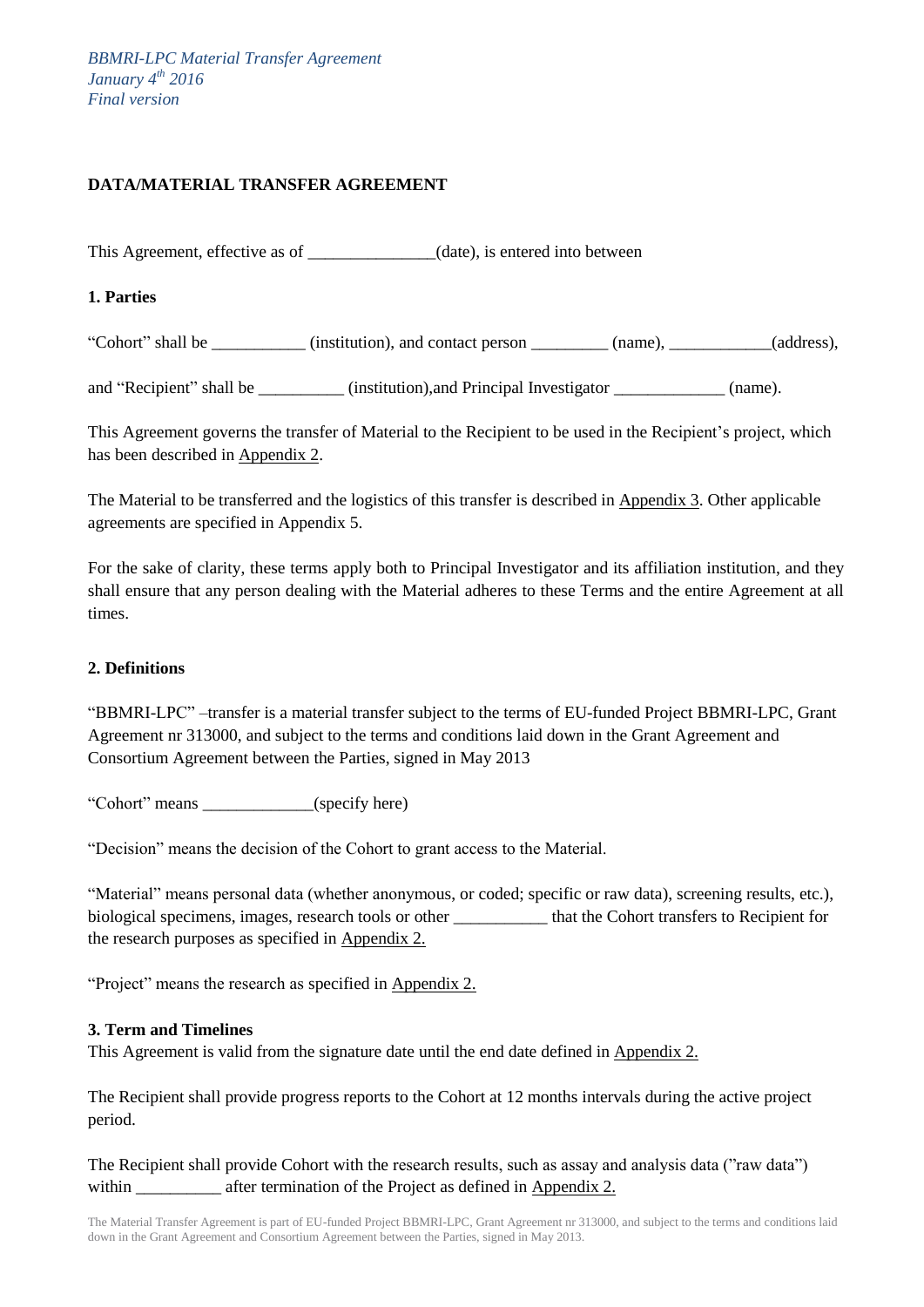The Recipient is encouraged to publish research results in a scientific peer reviewed journal \_\_\_\_\_\_\_\_(specify) within \_\_\_\_\_\_\_\_\_\_ after termination of the project.

At the Recipient's request, Cohort may, at its discretion, extend the term and timelines by a new decision sent to the Recipient.

## **4. Service**s

In addition to the services necessary to transfer the Material (such as sample collection, preparation and coding), the Cohort will provide the Recipient with the services, including data and samples, as listed in Appendix 3

## **5. Permitted uses and protection of privacy**

The Recipient may use the Material for the Research as specified in Appendix 2. Material shall be not used in human subjects. The Recipient shall comply with all applicable laws, the terms of this Agreement, and relevant existing or future decisions or statements by authorities (e.g., data protection) or research ethics boards.

The Recipient may not use the Material for any other purposes than described in the Appendix 2, or share it with any other party without a written approval of Cohort. The Recipient shall notify Cohort of any access requests from any public authorities.

The Recipient is not allowed in its own right to disclose the Material or research project results in Open Access portals, such as public databases or Open Access Journals, if that would mean sharing the individual-level Material. However, it should be noted, that many high quality scientific journals do require some sort of access to raw data/materials and restricting this may prevent the publication of the results. The Cohort contact person will let the Recipient to know about its policy in this matter before the signing of this Agreement, if so requested by the Recipient. Any further policy changes in this topic in the Cohort will be told by the Cohort contact person to the Recipient as soon as possible in case of such occurrence. The Recipient will follow the Cohort policy in this regard for the Cohort data. The Cohort will have a veto right for data sharing by the Recipient, even if this would prevent the publication of the results, in case the data sharing would be against the Cohort policy. The Recipient will let the Cohort contact person know about any data release of the Cohort data at least four weeks before the release.

Secure data access, such as passwords, firewalls, etc., must be in place to ensure that the data are kept secure. Recipient shall access the provided dataset by using a network drive set up by the organisation where they work, and avoid keeping datasets on their own PC/laptop, unless it is highly encrypted. (*More specified, if needed)*.

The Material will be provided without individual identifiers such as names, addresses, contact information and the like. Additionally, extra restrictions have been applied to the data released to external Recipient:

(1) Sample donors are identified using a secondary ID that will be different for each Cohort resource sharing project.

(2) All datasets will be stripped off specific variables that can create a risk of sample donor identification (such as complete date of birth and death), which could potentially enable the identification of subjects.

It will be the responsibility of the Recipient to ensure that no sample donor's identity is disclosed under any circumstances. Recipient must also preserve the confidentiality of the data in outputs and publications. It is forbidden to match or attempt to match or link individual records to any other data not belonging to this project.

The Recipient is responsible to inform all research group members about the terms and conditions of this agreement.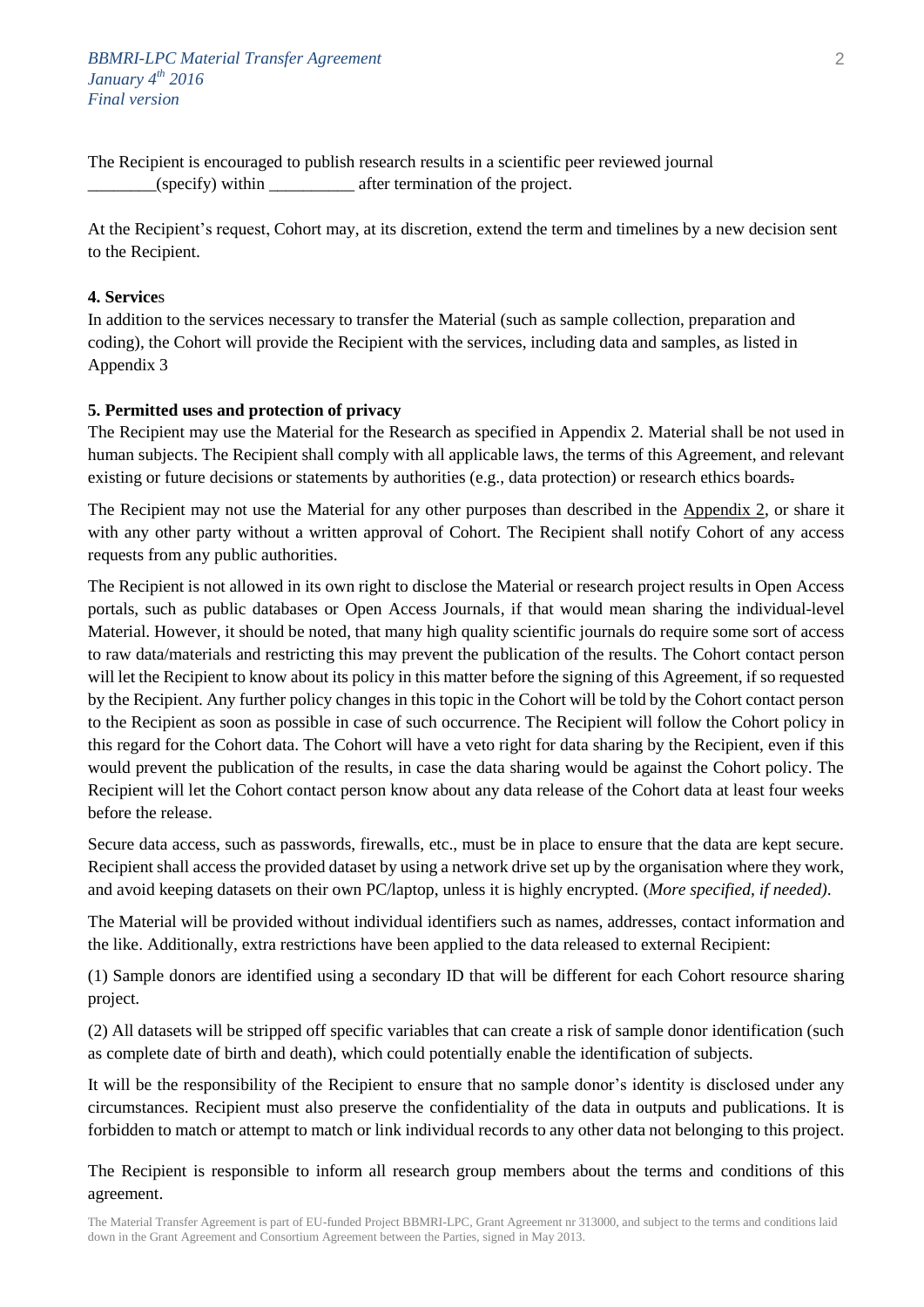# **6. No warranty**

The Cohort provides the Material on an "as is" basis, without any representations and warranties, whether express or implied. However, if the Material send is not exploitable for quality reasons, the Cohort should be in measure to proceed to a new shipping.

#### **7. Ownership and Intellectual property**

The Ownership of the Material remains at the Cohort, and it claims no ownership to new intellectual property invented or developed solely by or for the Recipient in connection with the project. The Recipient covenants not to assert its intellectual property rights arisen from the Project and Material against the Cohort, its owners or successors, in any court or administrative agency. This covenant applies only to not-for-profit activities, research and development.

Terms in EU Agreements, as specified in Appendix 5, are applied within the BBMRI-LPC transfer. Annex-I to EU Grant Agreement, Section B3.2.2 states that the IP management will be implemented in accordance with the IMI Intellectual Property Policy.

#### **8. Publications**

The most important purpose of the data and sample access is scientific research and the results shall be published. The Recipient shall aim to publish the results in a scientific journal or otherwise in a peer-reviewed, publically available way] without a delay and within 12 months from the completion of the Project or before the date set in forth in [the Appendix 2]. If there are delays to the publication, the Cohort contact person shall be notified of this in the 12 month reports with a plan for time schedule.

Authorship and contributions will be determined in accordance with scientific standards (International Committee of Medical Journal Editors). In general, it is of good scientific practice to include author(s) from the Cohort in the publication(s). If there is foreseen a deviation from this practice and the Recipient's plans are not to include authors from the Cohort, the Cohort contact person will be notified of this at least one month before the first submission of the scientific manuscript or similar publication.

A suitable note of acknowledgement should be included in the publication/s, such as: *"The samples/data used for the research were obtained from "Cohort" –specify". We thank all study participants for their generous participation in the Cohort-study."* If a BRIF-ID has been assigned to the sample collection, this should be mentioned in the Methods section of the publication.

If applicable, the Publication shall include an acknowledgement to the EU Grant as follows: "*This research has received funding from the European Union 7th Framework Programme (FP7/2007-2013) under Grant Agreement no 313010".*

#### **9. Completion of project and returning of research results**

On completion of the Project, the Recipient must return any remaining usable samples to the Cohort, unless otherwise agreed. Unusable samples must be destroyed, and the Cohort must be notified of destruction. The data and other Material provided by the Cohort must not be used anymore. All electronic copies of the data must be deleted; excluding copies that are needed for backing up the results. The Recipient shall notify which copies it maintains, and for how long.

The Recipient must offer to the Cohort all research project results, such as assay and analysis data ("raw data"), supplied with appropriate documentation. These research results will be available from the Cohort also for other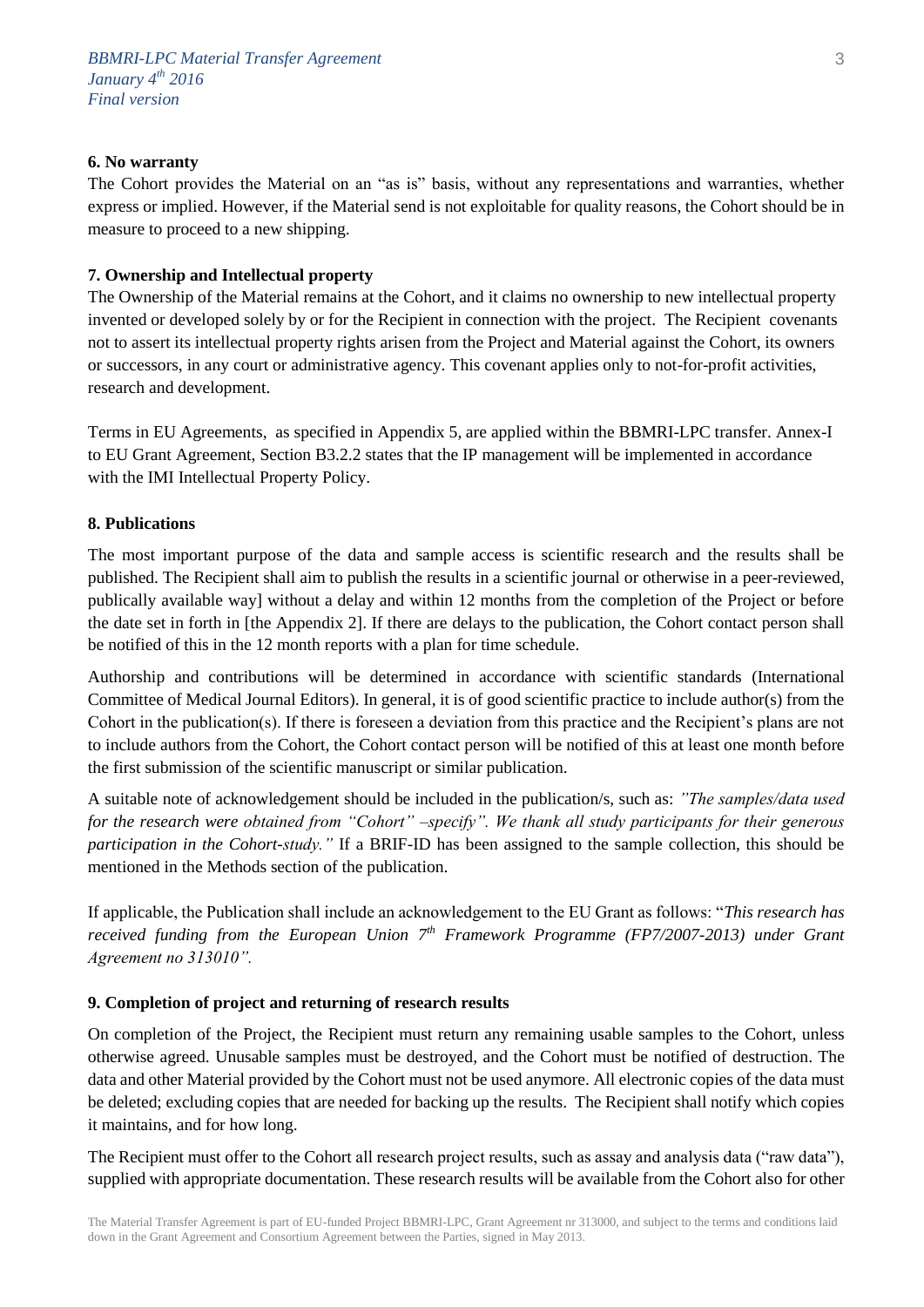## *BBMRI-LPC Material Transfer Agreement January 4th 2016 Final version*

researchers according to the Cohort's general access policy after a 12 months after the termination of the project as specified ion the Appendix 2 A certain embargo regarding this obligation can be negotiated on a case-bycase basis.

#### **10. Liability**

Parties shall not be liable towards each other for indirect damages,for example a data breach at the other party, followed by a claim from a data subject or a data authority The limitations shall not apply to gross negligence or intentional misconduct of the other party.

#### **11. Indemnification**

The Recipient agrees to indemnify the Cohort and its employees and hold them harmless from any third party action, claim, or liability, arising directly or indirectly from the Recipient's use of Material, unless the claim or liability is caused by a gross negligence or intentional misconduct on the Cohort's side.

#### **12. Law and jurisdiction**

The Agreement shall be construed, interpreted and governed by the laws of Belgium (*or select primarily the country of the Cohort*). *EU funded project, GA and CA define laws of Belgium, and arbitration in Belgium.* For the sake of clarity, nothing in this Agreement shall be deemed to require a Party to breach any mandatory statutory law under which the Party is operating.

Any dispute, controversy or claim arising under, out of or relating to this contract and any subsequent amendments of this contract, including, without limitation, its formation, validity, binding effect, interpretation, performance, breach or termination, as well as non-contractual claims, shall be submitted to mediation in accordance with the WIPO Mediation Rules. The place of mediation shall be Brussels unless otherwise agreed upon. The language to be used in the mediation shall be English unless otherwise agreed upon.

If, and to the extent that, any such dispute, controversy or claim has not been settled pursuant to the mediation within 60 days of the commencement of the mediation, it shall, upon filing of a request for arbitration by either party, be referred to and finally settled by arbitration in accordance of the Rules of Arbitration of the International Chamber of Commerce by one or more arbitrators appointed in accordance with the said Rules. The place of arbitration shall be Brussels unless otherwise agreed upon.

The language to be used in the arbitration proceedings shall be English unless otherwise agreed upon.

## **13. Other Terms**

Additional terms (if necessary):

Other relevant agreements affecting this Agreement and their priority shall be specified and/or enclosed as Appendix 5. Deviations from Appendix 5 (if necessary):

Any amendments to this Agreement shall be made in written and signed by all parties.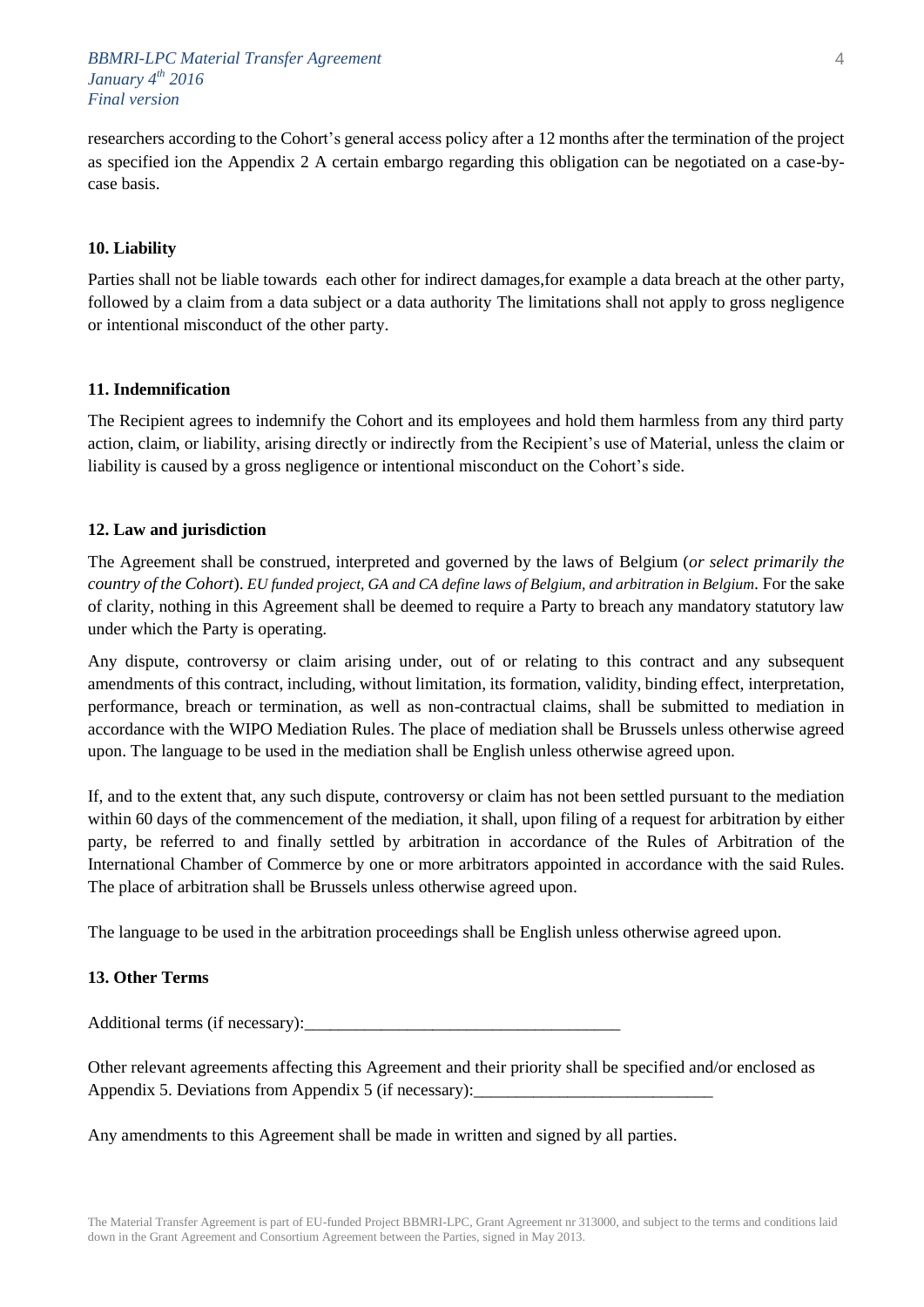#### **14. Payment**

Under BBMRI-LPC, transfers are paid by EU FP7 funds budgeted for the BBMRI-LPC access costs. according to the incurred cost. For the access costs to be eligible for BBMRI-LPC reimbursement, the access must be provided by the end of BBMRI-LPC EU funding period. If the Cohort is not eligible for the reimbursement or if it decides to wave the reimbursement, no payment will be done.

Service prices are defined in Appendix 4, if applicable. The Recipient will be invoiced and payment made before delivery of Material.

#### **15. Citation of bioresources**

If the bioresource requires to be cited according to the CoBRA (Citation of BioResource in journal Articles) guideline in publications referring to it, the citation format for the specific resource object of the MTA (i.e. name, ID etc.) is specified here (if necessary):

\_\_\_\_\_\_\_\_\_\_\_\_\_\_\_\_\_\_\_\_\_\_\_\_\_\_\_\_\_\_\_\_\_\_\_\_\_\_\_\_\_\_\_\_\_\_\_\_\_\_\_\_\_\_\_\_\_\_\_\_\_\_\_\_\_\_\_\_\_\_\_\_\_\_\_\_\_\_\_\_\_\_\_\_\_\_\_\_ \_\_\_\_\_\_\_\_\_\_\_\_\_\_\_\_\_\_\_\_\_\_\_\_\_\_\_\_\_\_\_\_\_\_\_\_\_\_\_\_\_\_\_\_\_\_\_\_\_\_\_\_\_\_\_\_\_\_\_\_\_\_\_\_\_\_\_\_\_\_\_\_\_\_\_\_\_\_\_\_\_\_\_\_\_\_\_\_

Checklist at[: http://www.equator-network.org/reporting-guidelines/cobra/](http://www.equator-network.org/reporting-guidelines/cobra/) Full guideline a[t http://bmcmedicine.biomedcentral.com/articles/10.1186/s12916-015-0266-y](http://bmcmedicine.biomedcentral.com/articles/10.1186/s12916-015-0266-y)

#### **16. Contacts and notifications**

Contractual notices are to be provided for the

For Cohort For Recipient

Contact persons for scientific and practical matters related to the research project:

For Cohort For Recipient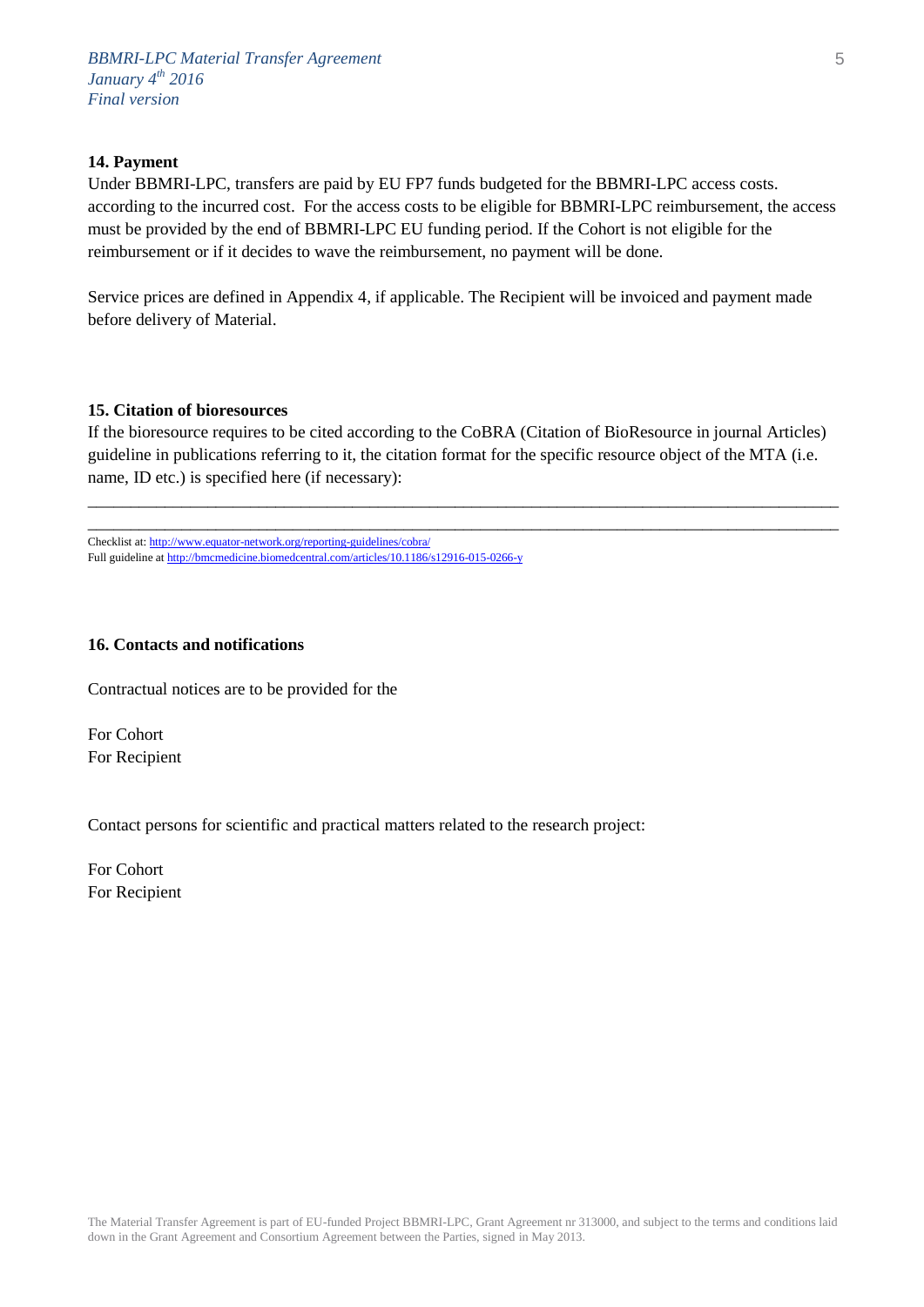## **17. The entire agreement**

The entire Material Transfer Agreement between the Parties is composed of this body text and the following appendices:

- Appendix 1: Specification of the Decision granting access to Material.
- Appendix 2: Research plan / application, *as valid and updated* based on the Decision.
- Appendix 3: Specification of the Material and logistics.
- Appendix 4: Payments
- Appendix 5: Other directly relevant and applicable agreements, or a list of them (such as already existing agreements with the parties, EU Consortium and Grant Agreements), and their PRIORITY.
- Appendix 6: List of relevant other decisions or statements by authorities (e.g., data protection) or research ethics review with dates and period of validity / and/or copies of the same.

Acknowledged, accepted and agreed. This agreement can be executed electronically.

Signatures & dates